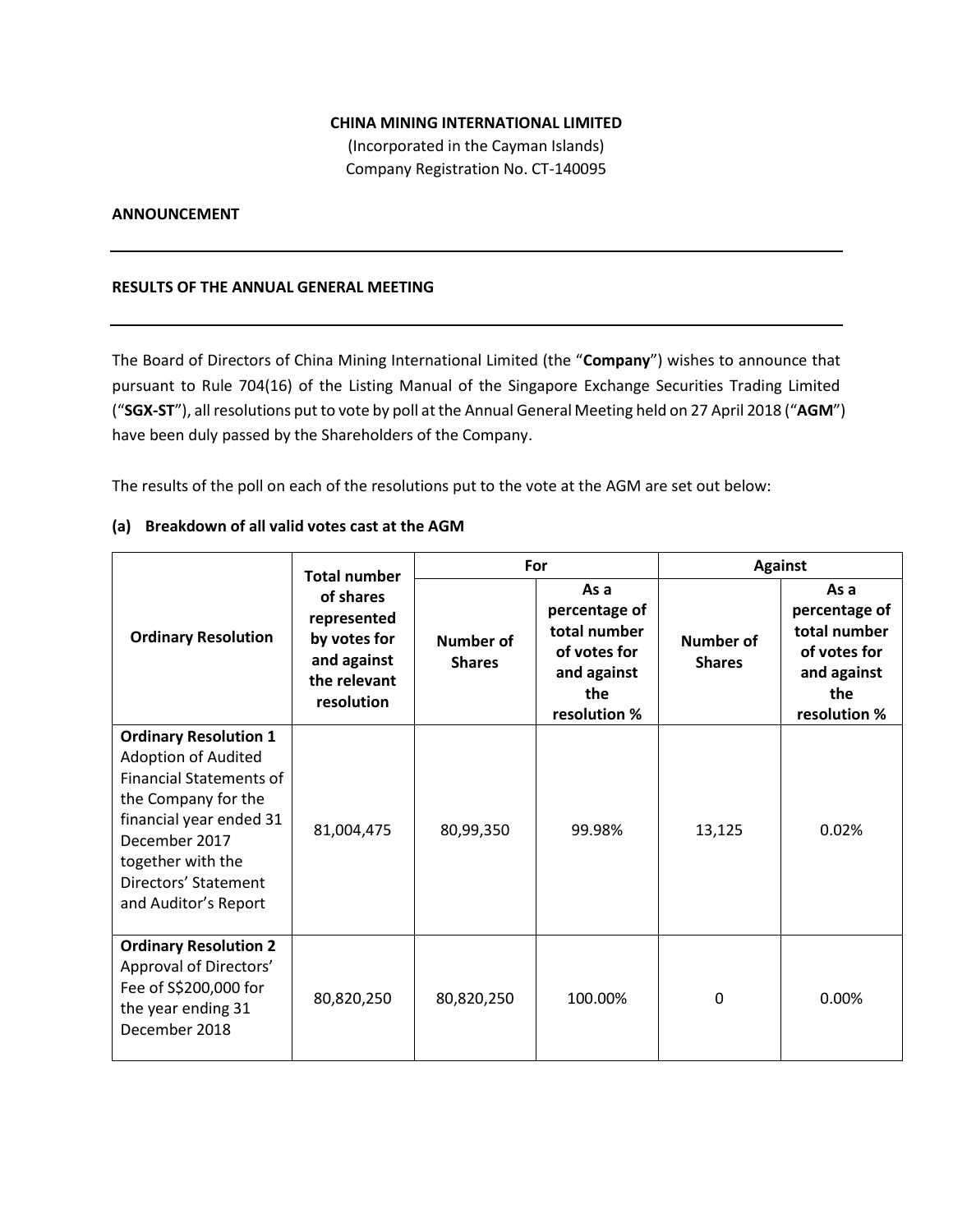| <b>Ordinary Resolution 3</b><br>Re-election of Ms Dong<br>Ling Ling, a Director<br>retiring pursuant to<br>Article $86(1)$ and (2) of<br>the Company's Articles<br>of Association | 80,991,350 | 80,991,350 | 100.00% | $\mathbf 0$ | 0.00% |  |  |
|-----------------------------------------------------------------------------------------------------------------------------------------------------------------------------------|------------|------------|---------|-------------|-------|--|--|
| <b>Ordinary Resolution 4</b><br>Re-election of Mr Lim<br>Han Boon, a Director<br>retiring pursuant to<br>Article $86(1)$ and (2) of<br>the Company's Articles<br>of Association   | 80,991,350 | 80,991,350 | 100.00% | $\mathbf 0$ | 0.00% |  |  |
| <b>Ordinary Resolution 5</b><br>Re-appointment of<br><b>Crowe Horwath First</b><br>Trust LLP as Auditors of<br>the Company                                                        | 80,991,350 | 80,991,350 | 100.00% | 0           | 0.00% |  |  |
| <b>AS SPECIAL BUSINESS</b>                                                                                                                                                        |            |            |         |             |       |  |  |
| <b>Resolution 6</b><br>Authority to allot and<br>issue shares                                                                                                                     | 80,991,350 | 80,991,350 | 100.00% | $\mathbf 0$ | 0.00% |  |  |
| <b>Resolution 7</b><br>Renewal of the Share<br><b>Buyback Mandate</b>                                                                                                             | 30,766,350 | 30,766,350 | 100.00% | $\mathbf 0$ | 0.00% |  |  |

# **(b) Details of parties who abstained from voting on any resolution(s)**

| <b>Resolution number and details</b> | <b>Name</b>                                                            | <b>Total number of shares</b> |
|--------------------------------------|------------------------------------------------------------------------|-------------------------------|
| <b>Ordinary Resolution 7</b>         | Mr Guo Yinghui (Director)                                              | 17,985,000                    |
| Renewal of Share Buyback mandate     | and his associates<br>China Focus International Limited<br>Mdm Feng Li | 17,680,000<br>14,560,000      |

The shares owned by Mdm Feng Li and China Focus International Limited are registered in the name of KGI Fraser Securities Pte Ltd and Maybank Kim Eng Securities Pte Ltd respectively.